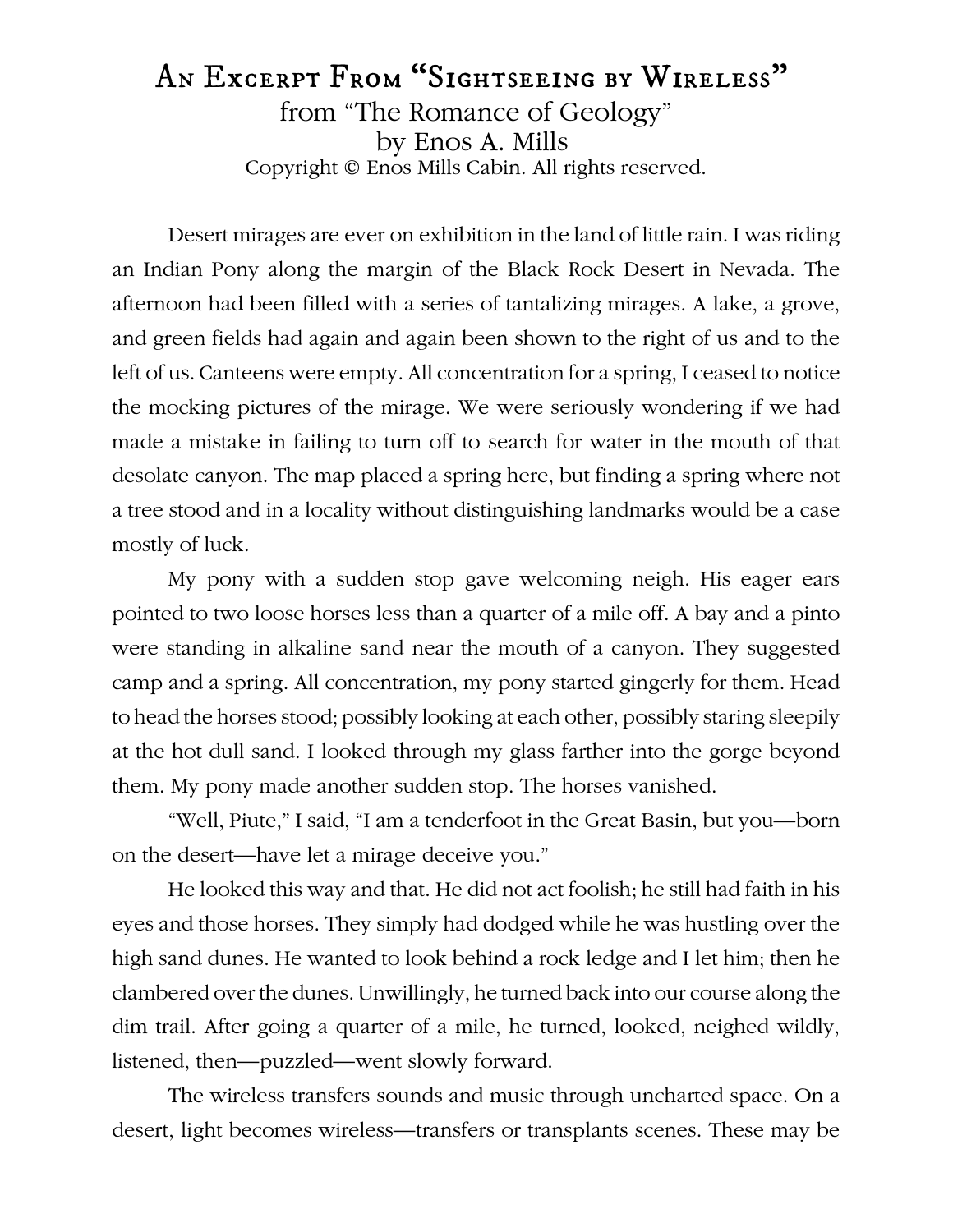brought from beyond the horizon and placed in the foreground in the vision of the beholder. It often is impossible to tell how much of the scenic desert is real and how much is mirage—scenes transferred by wireless.

We were on the edge of an old lake bottom as level as a floor, an extensive plain, or basin, surrounded by detached mountain ranges. A range on our left rose several thousand feet. It was so narrow and so abrupt, there was a suggestion that its foothills were buried. Earlier, we had passed the end of a similar mountain, and dimly off in the southwest stood two others. Each separately pierced the desert floor. The mountain slopes rose barren for two thousand feet, then had a broad belt of cedars, pines, and spruces. All day we had not passed a single tree, and the total number of stunted sages and bunches of grass was less than a score.

Stretches of the level lake bottom were yellow pavement of sun-baked, sun-cracked sediment. But most of it was covered with soda dust, sand borax, and salt.

On, Piute and I traveled, looking for a spring. By a barren water-worn rock we spent the night, without water in the dusty sediment of an ancient lake. Piute stood near me all night, watching my every move and depending on me to get him out of this predicament. Far off through the night we saw a light; probably the campfire of a prospector with burros high up on a mountainside, in the woods with grass and water. A red volcano in the eastern horizon and dawn was on the desert! Green fields and cool lakes lay just ahead—false promises of the mirage. By seven o'clock the alkaline dust was sizzling.

We aimed straight across the level desert for a spring twenty-eight miles distant. All day I saw what I had come to the desert to see—deserted shorelines and the dry bottom of a fossil lake.

Piute and I were tortured with thirst. A hot wind, fortunately behind us, showered us with powdery alkaline dust and filled the air with salty sand for hours. The storm ended, and I walked to save Piute, who had been staggering along. He stumbled, went down, and for minutes lay groaning. After two desperate trials he rose and slowly followed me.

I was half blinded; the stinging alkaline dust burned my eyes. We were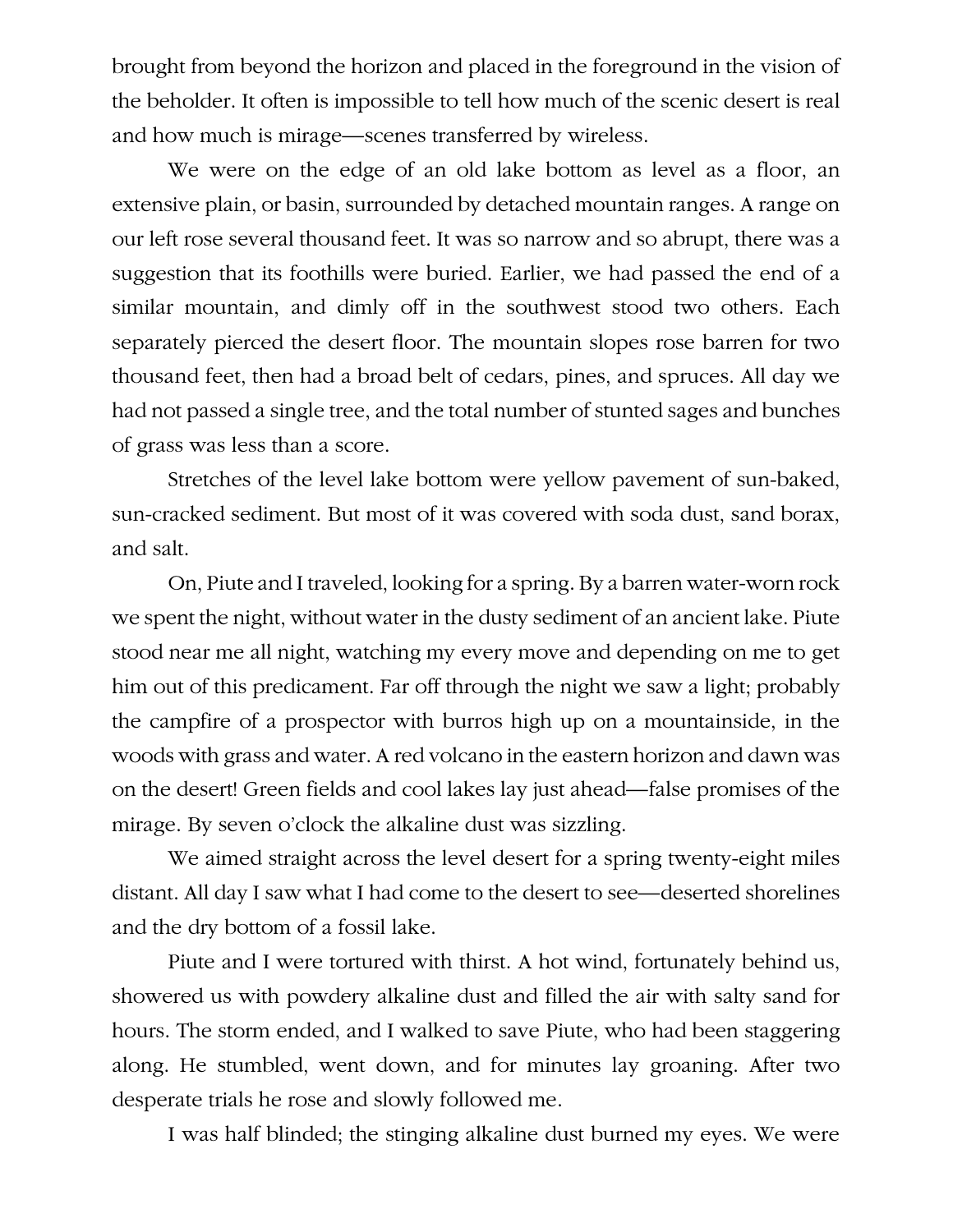forcing ourselves along when Piute pricked up ears and turned gingerly off to the right. He headed straight for a mirage waterfall that seemed so close that one should hear its waters roar. But he was in home territory and brought up at a spring. The water was like Epsom salts, and we dared use but little.

Piute was restless, and long before morning I obeyed his urging, and we moved on. Evidently, he knew where there should be real water. He was hurrying forward when we met a prospector. Still maddened with heat and thirst, I called to him, "Where are we?"

"You are in the northwest corner of Nevada, with Oregon a few miles norther and California several miles to the west," he said.

"But how far to water?" I asked, while Piute was pulling and stepping about trying to go on.

"About a mile—your pony knows the way," was the answer.

After an afternoon and night at the spring, we started across a less barren desert for Malheur Lake, Oregon, where I was to see thousands of waterfowl. Mid-afternoon, Piute turned aside and stopped by a spring. I had planned to camp five miles farther along, but, rather than disappoint the pony, I camped here.

While stopping at this spring, a mirage placed a lake, teeming with waterfowl, just beyond camp. Geese and ducks were swimming in the water, feeding and sunning themselves along the shore. We traveled on to the real lake.

After two weeks with Piute and the desert, I gave him up at the lake and hurried away by speedier transport: a dry-as-dust vacation, but one decorated with mirages and many things for the imagination. As is common for those who know the desert for a week or longer, I went away planning to return.

During my next desert visit, light—the desert magician—showed another lake picture. Early one morning, a mirage lake appeared in the scene before my camp in western Utah. As I looked, a bighorn ram raised his head like a periscope through the silvery surface of the lake. The remainder of his body appeared to be submerged in the water. For a few seconds, his head also went out of sight, then reappeared.

There was a blur, and the next scene showed a ram, three lambs, and two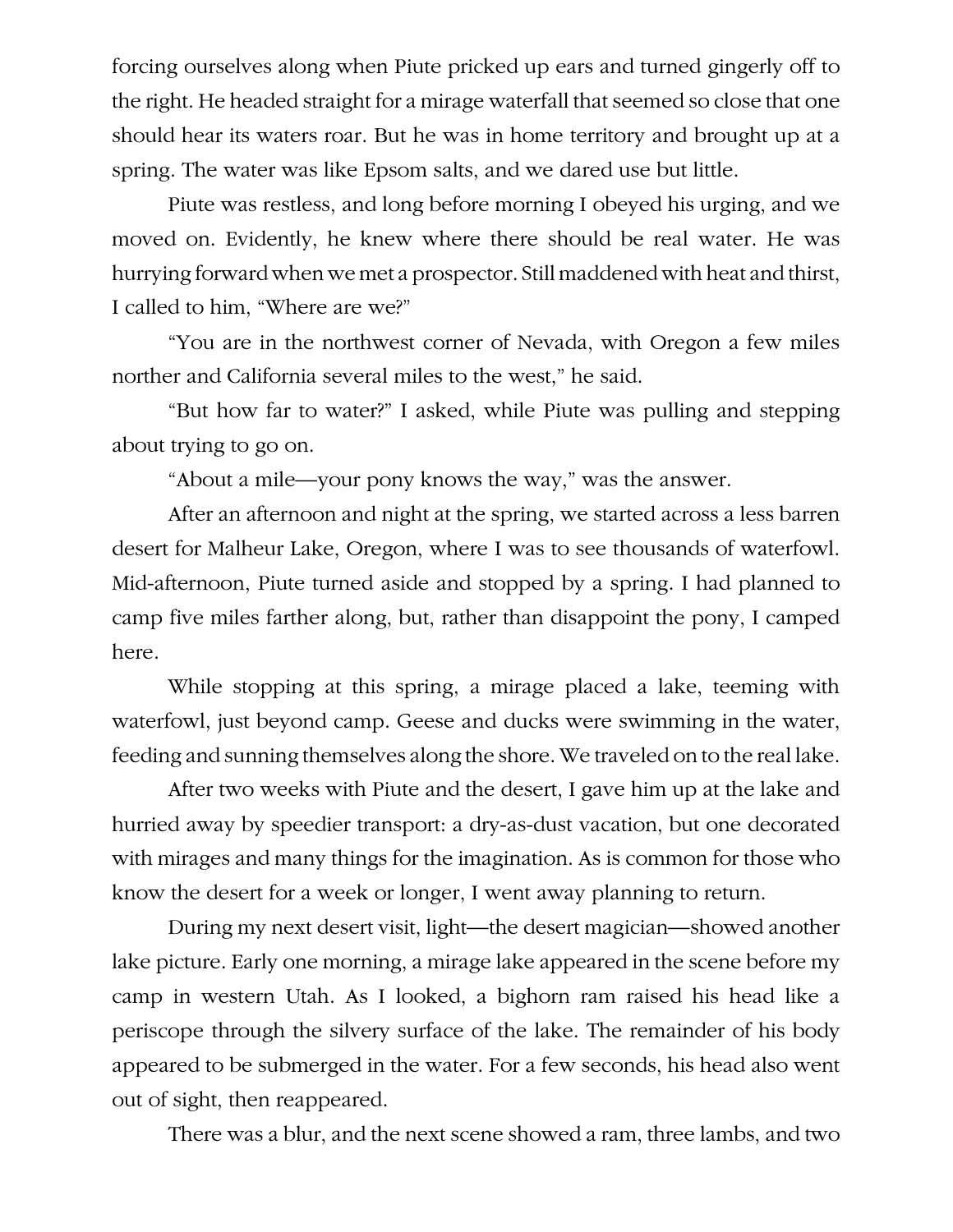ewes, all knee-deep in the shallow water of the lake. Shallow, short-lived lakes are common in the Great Basin. But how, a moment before, had the ram shown only his head, and where had been the others of the flock which now stood by him?

The ram walked forward a few steps, stopped, and turned his head. Others of the flock were starting to follow when the picture faded. After a few minutes, the lake vanished—but not the sheep. There on the desert, correct for distance and direction, stood the six sheep—a ram, three lambs, and two ewes—that had been in the mirage scene.

Evidently, the air was made up of layers of different density or of different humidity. The top of this obscuring layer must for a time have been just beneath the ram's head. Later, it dropped to knee level, or the sheep walked to slightly higher level. Here was a mirage stage-setting with real and undistorted figures in it.

From this camp, the following afternoon, a scene of different type was staged. It was intensely hot, and the sun seemed like molten metal in the hazy, coppery sky. Round me were level, seared, desert distances without a butte or a cloud.

A bit of seashore suddenly had a place in the hot dry landscape. A wave rolled easily in and flattened on the shore. Swell after swell, then breaker after breaker, rolled in upon the shore before me. Far out, I saw a heavy breaker coming in. It rose higher as it approached the shore, curled and broke almost at my feet. But there was no sound. It was uncanny. A transformation came so quickly that I could not follow. In apparently the same scene, without a breeze, a heavy fog bank came drifting in. The sun touched its edges to glass as it came on. For a moment, it obscured the sun. I said to myself, "This is exactly like real fog. If so, it will be moist and cool, wind or no wind." For a moment, there was gray obscurity; then, again, the soda-dusted sand dunes lay shimmering in the furnace air before me.

A mirage is the reflection of something; sometimes the mixed reflection of several things. It appears that an object or a landscape is lifted, perhaps by reflection, projected afar, and then set down in another place as a mirage. It may